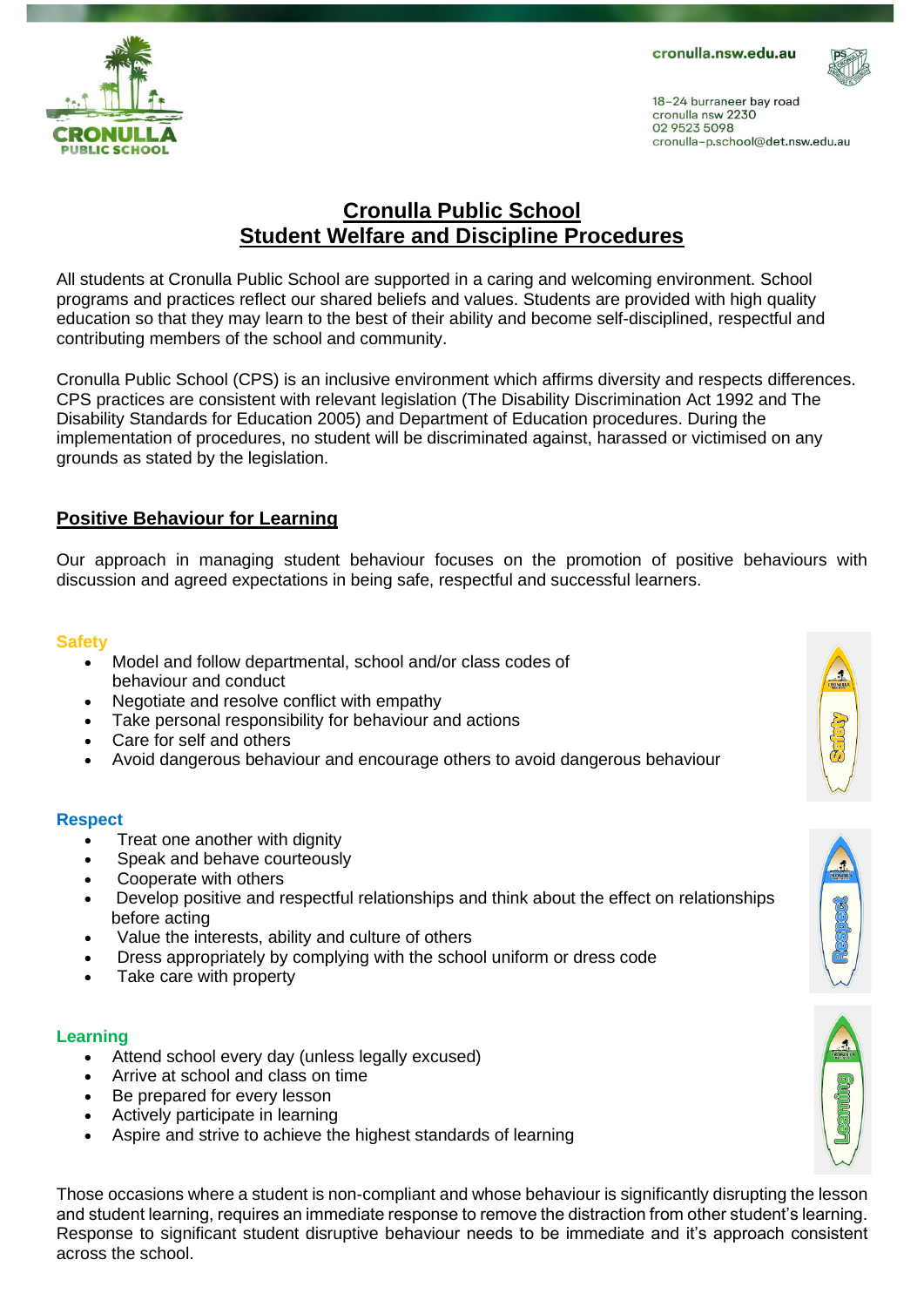

18-24 burraneer bay road cronulla nsw 2230 02 9523 5098 cronulla-p.school@det.nsw.edu.au

#### **Code Of Conduct**

The school rules form the school's Code of Conduct for all students. Parents and students acknowledge the rules and sign the Code of Conduct at the beginning of each year.

#### **Expectations**

In alignment with the core rules of NSW government schools all students are expected to:

- Respect other students, their teachers and school staff and community members
- Follow school and class rules and follow the directions of their teachers
- Strive for the highest standards in learning
- Respect all members of the school community and show courtesy to all students, teachers and community members
- Resolve conflict respectfully, calmly and fairly
- Comply with the school's uniform policy or dress code
- Attend school every day (unless legally excused)
- Respect all property
- Not be violent or bring weapons, illegal drugs, alcohol or tobacco into our schools
- Not bully, harass, intimidate or discriminate against anyone in our schools

#### **Anti-Bullying Procedures**

Bullying is defined by the NSW Department of Education as follows:

*Bullying has three main features – it involves a misuse of power in a relationship, is ongoing and repeated, and involves behaviours that can cause harm. Bullying can happen in person or online, and it can be obvious (overt) or hidden (covert). Bullying can have a lasting impact on everyone involved, including those who witness it.* 

Behaviour that infringes on the safety of others, such as harassment, bullying and illegal or anti-social behaviour of any kind, will not be tolerated. The school has a separate [Anti-Bullying Procedures](https://drive.google.com/a/education.nsw.gov.au/file/d/1H6edAwlLOD818oIOvp4zAt0INzYKRC_Z/view?usp=sharing) document. Cronulla Public School has zero tolerance for verbal, physical and emotional abuse.

#### **School Rules**

Cronulla Public School promotes optimum learning through our Positive Behaviour for Learning (PBL) Framework. For precise information in relation to Cronulla P.S PBL Framework, please see specific documents and [PBL matrix.](https://drive.google.com/file/d/0B91KbmN4bxDxcXQ3UVJkS0dtdEE/view?usp=sharing)